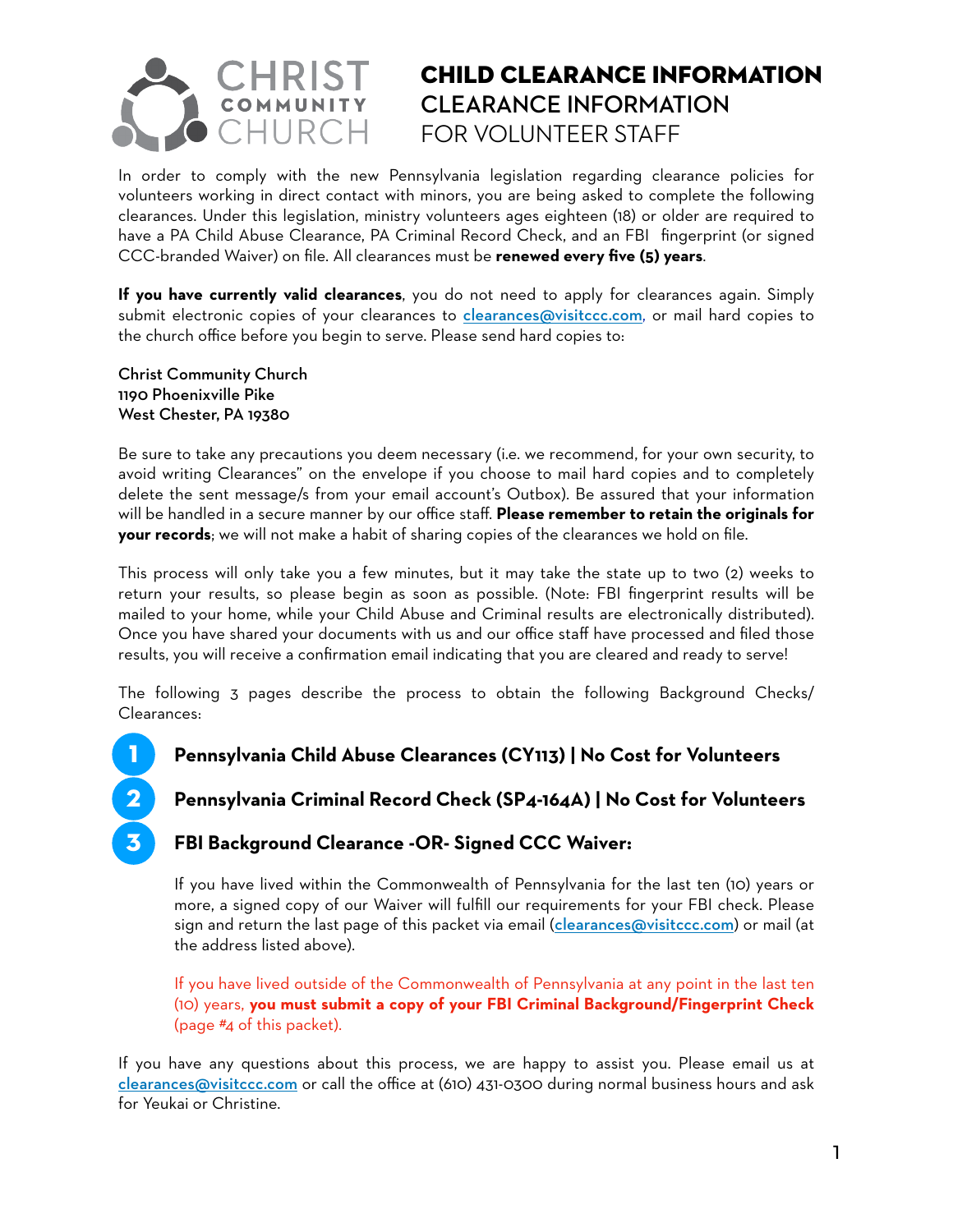

# 1 **PENNSYLVANIA CHILD ABUSE HISTORY CLEARANCE**

#### **INSTRUCTIONS**

The **Pennsylvania Child Abuse History Clearance** application can be completed and submitted online. Once you enter the website linked below, you will be directed to the Child Welfare Portal, where you must create a new account or log in to your existing account (*note: you will need to provide your email address to create an account*). Click the link below to get started:

# CHILD ABUSE HISTORY CLEARANCE ONLINE

<https://www.compass.state.pa.us/CWIS>

If you need to create an account, you must first create your **Keystone ID** (*i.e. your username*). You will then be emailed a temporary password, which you can use to login and promptly change/update your password. You will then be asked to provide all of your permanent residencies dating back to 1975, as well as the names of any individuals with which you have lived. In an effort to save time, you may want to collect this information prior to beginning your application process. Please remember/store your Keystone ID and password so that you can log back in to your account to access your results and/or update your results after five (5) years have passed from your initial results date.

Upon completing and submitting your application, you will receive an email confirming your finalized process. Your results will likely take a few days (*expect 5-7 business days*); be on the lookout for the email from the state website, and remember to 1) **maintain originals** for your own records and 2) **share copies** with our office staff.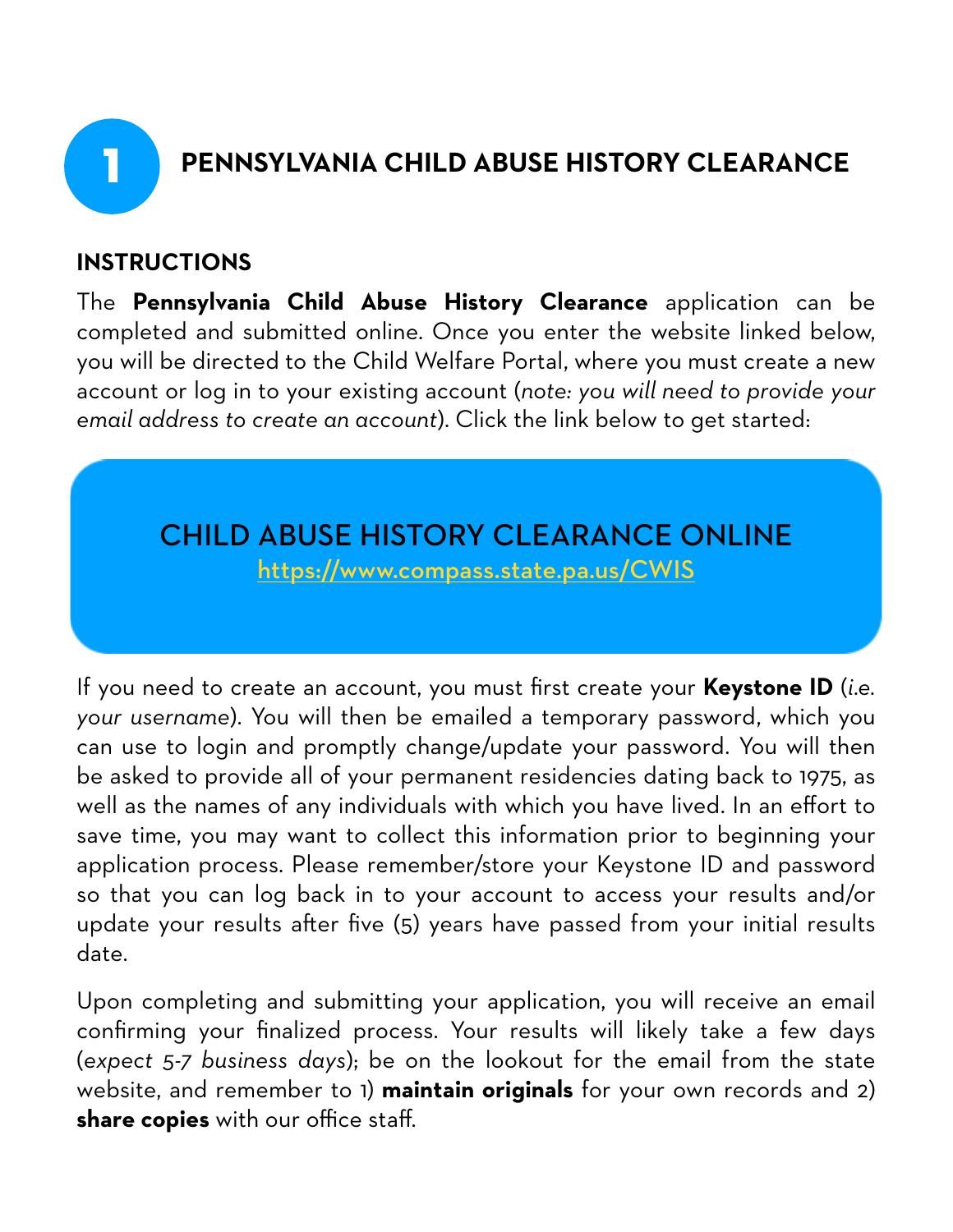

# 2 **PENNSYLVANIA POLICE CRIMINAL RECORD CHECK**

## **INSTRUCTIONS**

Visit the Pennsylvania Access to Criminal History website and apply for their criminal record check with the Pennsylvania State Police at the following link (*note: please select "Volunteer" as your status for completing this check. If you do not select "Volunteer," you will be asked to pay as an employee, which is a \$22 charge*):

# PA STATE POLICE CRIMINAL RECORD CHECK <https://epatch.state.pa.us>

Please click on **New Record Check (for Volunteers Only)** and following the directions laid out on the webpage. Once you submit this clearance, you will receive immediate results (*click on the blue "Certificate Form" hyperlink to view/download the PDF*).

If your application is "Under Review," record/remember the following information in order to check on the status of your submission:

- 1) Your "Control Number," which will appear at the last step of your process (*your Control Number will begin with an "R"*).
- 2) Your exact spelling/listing of your name (*note whether you included full name/first and middle/just first/etc.*)
- 3) The date of your submission.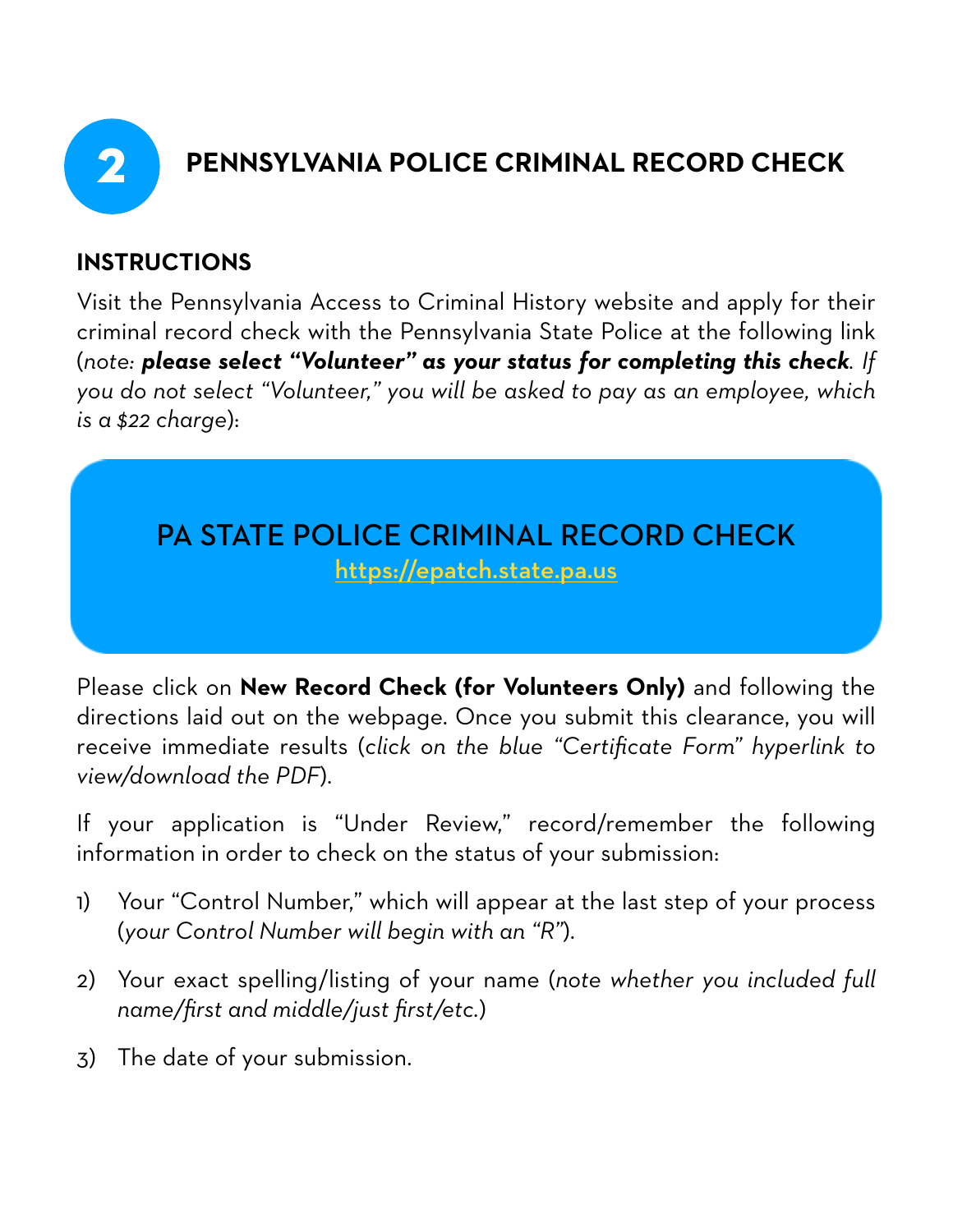

# 3 **FBI BACKGROUND CHECK REQUIREMENTS**

## **INSTRUCTIONS: IF PA RESIDENCY FOR LAST TEN (10) YEARS**

Please sign and return the last page of this packet to our office staff via email ([clearances@visitccc.com](mailto:clearances@visitccc.com)) or mail at the following address:

Christ Community Church 1190 Phoenixville Pike West Chester, PA 19380

#### **INSTRUCTIONS: IF RESIDENCY OUTSIDE PA IN LAST TEN (10) YEARS**

The Pennsylvania Department of Human Services is utilizing IdentoGO to process fingerprint-based FBI criminal background checks. The fingerprint based background check is a multiple-step process with a cost of \$22.60. You must 1) pre-enroll online (*note: select "Volunteer"*) and 2) get your fingerprints done. We encourage volunteers to visit Parcel & More, located at 1442 Pottstown Pike, West Chester, PA 19380 to complete your fingerprinting.

#### **TO PRE-ENROLL ONLINE (before visiting your fingerprinting location):**

1) Click the link above, or type it into your search engine.

2) Use the volunteer service code provided to us: **1KG6ZJ**

3) Proceed to fill in the information required, then schedule your appointment (*note: "Walk In" is an available option, but we suggest scheduling your appointment to ensure your spot*).

4) Print your confirmation as you will be required to pay at the location of your choice (*note: if this creates a financial hardship for you, please call our office at (610) 431-0300 so that we can discuss options for assistance*).

#### **GET FINGERPRINTED (afer you have pre-enrolled online):**

1) Print/screenshot your registration paper for reference.

2) Visit a fingerprinting location (*i.e. Parcel & More, address listed above*) and complete the process.

3) Upon receiving your results, please follow the steps outlined above to provide our office staff with **copies** of your results (*retain your originals for your own records*).